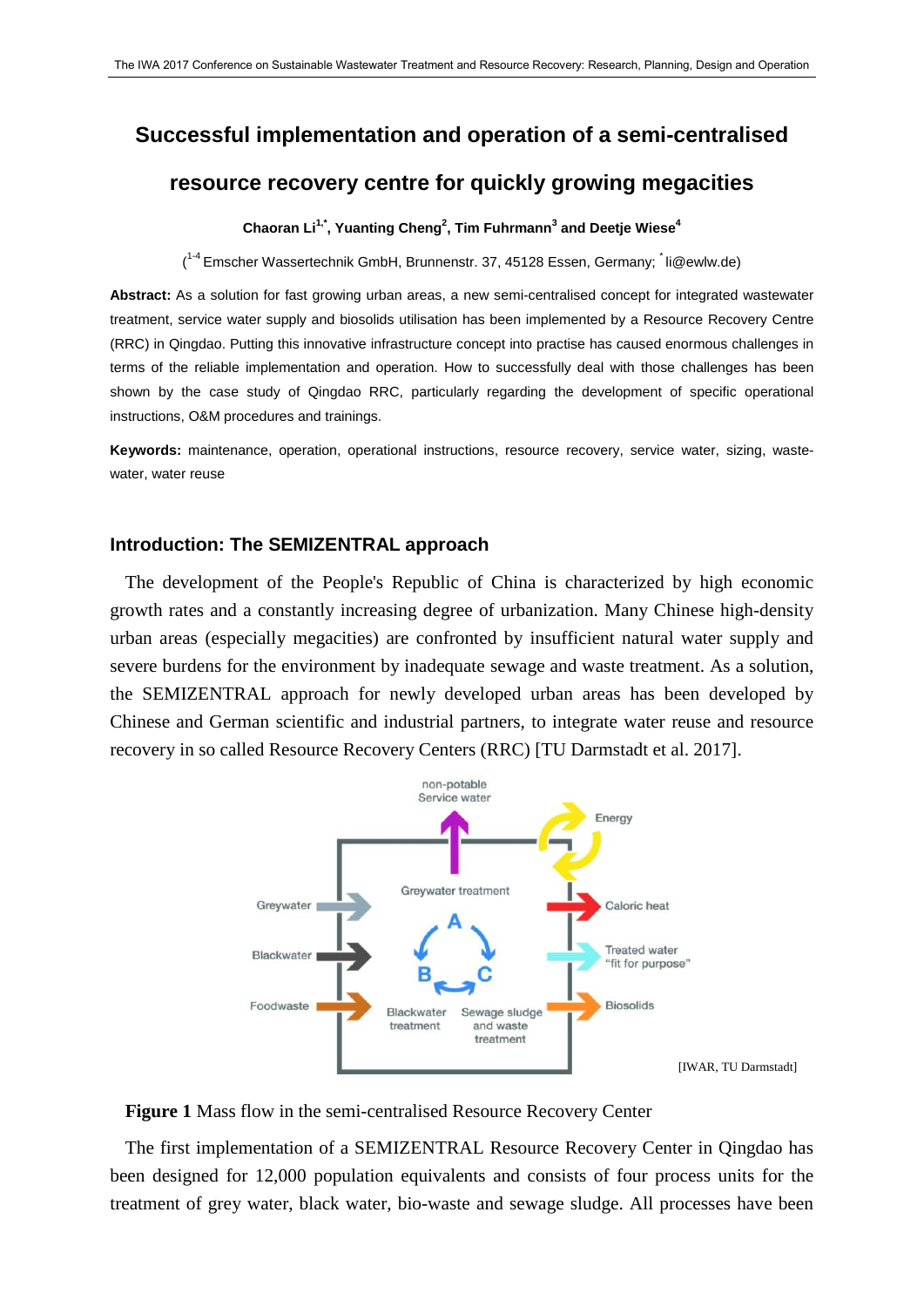integrated in a compact plant, as shown on the figure 1. In the grey water unit (module A) wastewater from showers and washing machines is purified by aerobic biological treatment and reused as service water for toilet flushing. Thus, nearly a third of the domestic daily water requirement is saved. In the black water unit (module B) the wastewater from toilets and kitchens passes through a reverse A/A/O procedure. The treated and disinfected effluent will be reused for irrigation and street cleaning. Up to 100% water recycling quotas are achieved. In the sewage sludge unit and energy center (module C) the anaerobic co-digestion of bio-waste and sewage sludge from modules A and B is conducted. The produced biogas is collected in a gas storage to be converted into electricity and heat, which will partly meet the energy needs of the other processes in the RRC. Thus the dependency and emission on fossil fuels can be reduced. The biosolids remaining from fermentation are particularly rich in nutrients and will be used as soil improver in horticultural utilization.

### **Challenges and solutions for implementation and operation**

The successful implementation of such an innovative infrastructure concept by an industrial-scale pilot facility in a real-life surrounding requires not only an adequate design but also causes enormous challenges for the reliable implementation and operation of the whole system. How to successfully deal with those challenges has been shown by the case study of Qingdao RRC, especially for operational aspects like the development of specific instructions, maintenance and trainings.

### **Integrated operational instructions for a complex pilot system**

Because of the complex technical treatment processes and RRC's high flexibility for adaption to the actual development in quickly growing urban areas, comprehensive operational instructions had to be documented and adopted to RRC's modular structure. In cooperation with the equipment suppliers and Chinese partners on site, an integrated service and operating instruction manual has been developed on the basis of DWA-A 199-1 and 199-4 (German guidelines of service and operational instructions for personnel of wastewater systems) [DWA 2011 and 2006] as an example for the present application. Specifically, the RRC is operated according to the following six aspects which have been announced in the instruction manual:

• Organization

The responsibilities of staff and duty schedules are clearly to be defined and each employee shall exercise the assigned activity.

• Occupational safety and health

In order to avoid any accident, the operation master shall sign all danger areas in the RRC. Employees should be regularly trained in the area of occupational health and safety. For example, for the work with sewage and handling of kitchen waste related hazards and corresponding measures should be explained.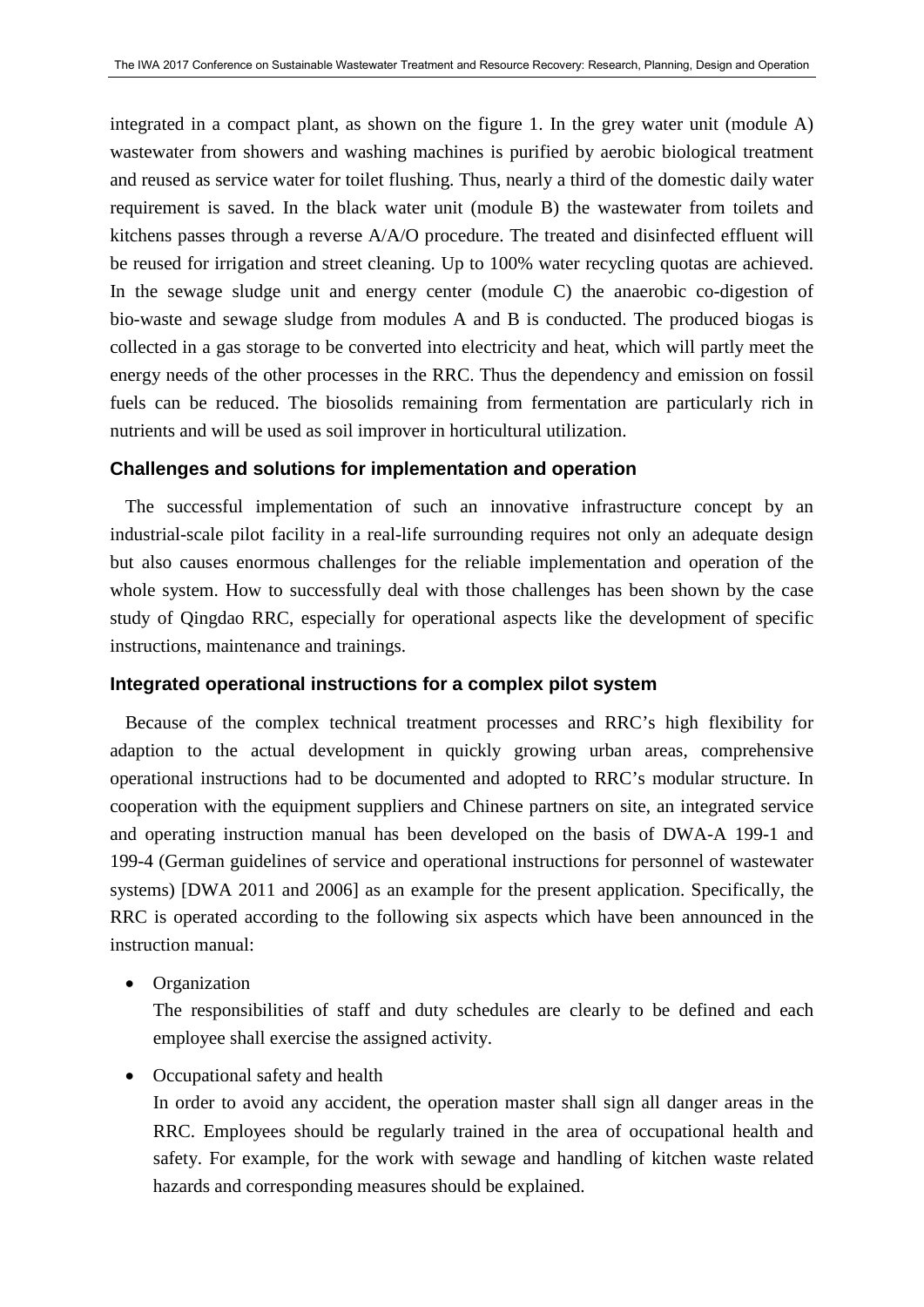- Description and operational instructions of each treatment component
	- This is the most important part of operational instruction manual in terms of the practical use, including the layout plan and flow charts, standard requirements of the effluent, authorisation notices, detailed descriptions of the process technology, regular operation procedures (automatic and manual operation) of each equipment and its corresponding technical data. In addition, the operator shall also find instruction of the process control system, which is used to visualize and set important plant components and measuring devices of the RRC. With the instructions of each facility the each operator can look up detailed information about running processes and equipment of his/her related service and operating area.

The service and operating instruction manual has continuously to be updated to changing operational situations.

• Maintenance and operational monitoring

Operational maintenance is one of the most important task in RRC. It includes measures for the inspection, repair and improvement of equipment. A daily control of the running status shall be carried out. Regular inspection and maintenance routines have to be implemented according to the maintenance plan, based on the above mentioned operational instructions which describe the types of failure and the possible reasons for it. For example, the conduction of a functional check of each valve every year and the oil change according to the equipment's instruction book.

The operational monitoring includes the control of wastewater disposal, water supply and sludge treatment e.g. by determining the concentration of the constituents in the effluent, process water and sludge. There are two monitoring methods implemented in the RRC: online measurement and manual measurement. The online measurements are carried out by installed measuring instruments at relevant monitoring points and local laboratory staff is responsible for manual measurements.

• Operational disruptions

In the instruction manual for most relevant operational disruptions standard procedures are described. Operational disruptions may result from incidents inside or outside the RRC. Internal disruptions include all unintended operating conditions caused by internal events such as machine and electrotechnical failures, malfunctions and accidental process settings. External incidents, like power failure, in most cases cannot be directly influenced by the plant operation. In principle, external faults must be reported immediately to the operator master.

• Operational reporting

All operations data, measure values and disruptions related to the plant's operation must be documented. Some reports and evaluations (such as monthly reports, operational error data) are generated by the PLS. Any important operating data shall be reported in the operating diary.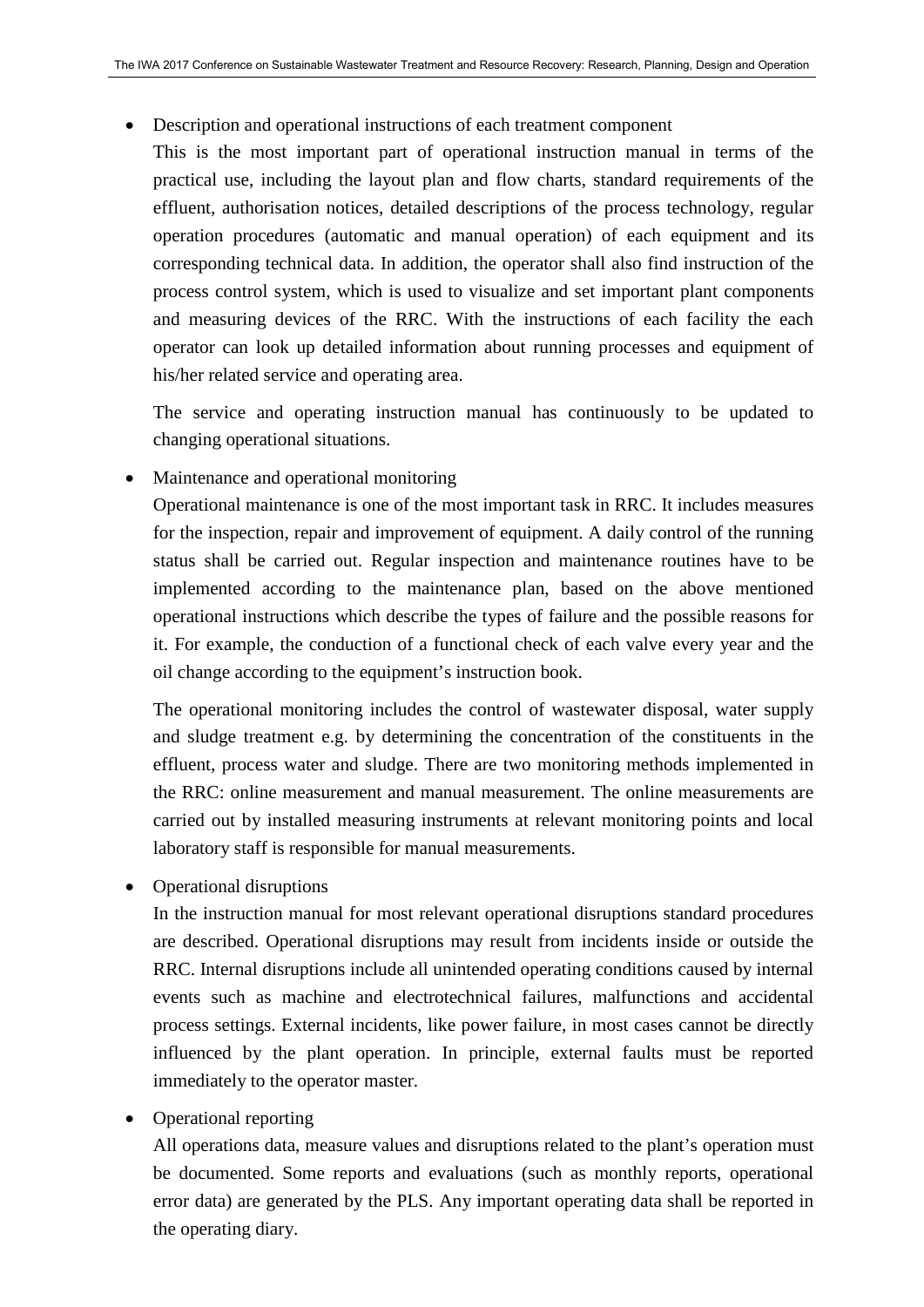#### **Implementation of a specific reliability-centred maintenance approach**

To ensure sustainable, low-risk and economic operations of the RRC facilities, a specific reliability-centred maintenance (RCM) method has been executed, combining several purposes: to guarantee the reliability of equipment and assets, to determine the necessary amount of maintenance work and inspections, to document the knowledge of the staff and to make it available to concerned personnel. With the RCM approach, the maintenance and inspection measures for wastewater facilities are determined according to objective standard rules resulting in an overall maintenance and inspection schedule for all equipment at the facility. Automatic execution of such time- or operating-hour-dependent maintenance and inspection plans ensures the fulfilment of the necessary works on the plants. In the future, the documentation of proper maintenance will be ensured by the feedback and technical completion of the work. By the RCM approach vulnerabilities shall be eliminated systematically by constructive measures, in order to sustainably optimize repair costs and to improve operating safety.

The operators should intensively learn all the plant functions and the consequences of possible disturbances. Thereby unobserved risks should be uncovered, possible operating errors avoided and specific experience to be made available in general. For optimal maintenance procedures, local and cross-generational transfer of knowledge should be encouraged.

The maintenance planning for the plant has also to comply with the requirements of the operating company. Therefore, all decisions – why which maintenance measures and how often are they planned – should be justified und developed in a comprehensible manner to ensure a high degree of safety compliance for the operating company. The correct and complete execution of planned maintenance measures must be documented in order to verify their proper action.

In general, the RCM analysis applied to the RRC has been developed in accordance with the norm JA 1011/1012 "Assessment Criteria for RCM Processes" of the SAE (Society of Automotive Engineers), a procedure for the determination of the maintenance measures. In the RCM process, each individual machine of the treatment procedure is analysed according to seven criteria [Moubray 1996].

- 1. What are the functions of the machine?
- 2. How can the machine be broken during execution of their functions?
- 3. What causes each of these individual malfunctions?
- 4. What happens when each of these individual malfunctions occurs?
- 5. Does it matter if each of these malfunctions occurs?
- 6. What could be done to anticipate or prevent the malfunctions?
- 7. What to do if a malfunction is not predictable and cannot to prevent it?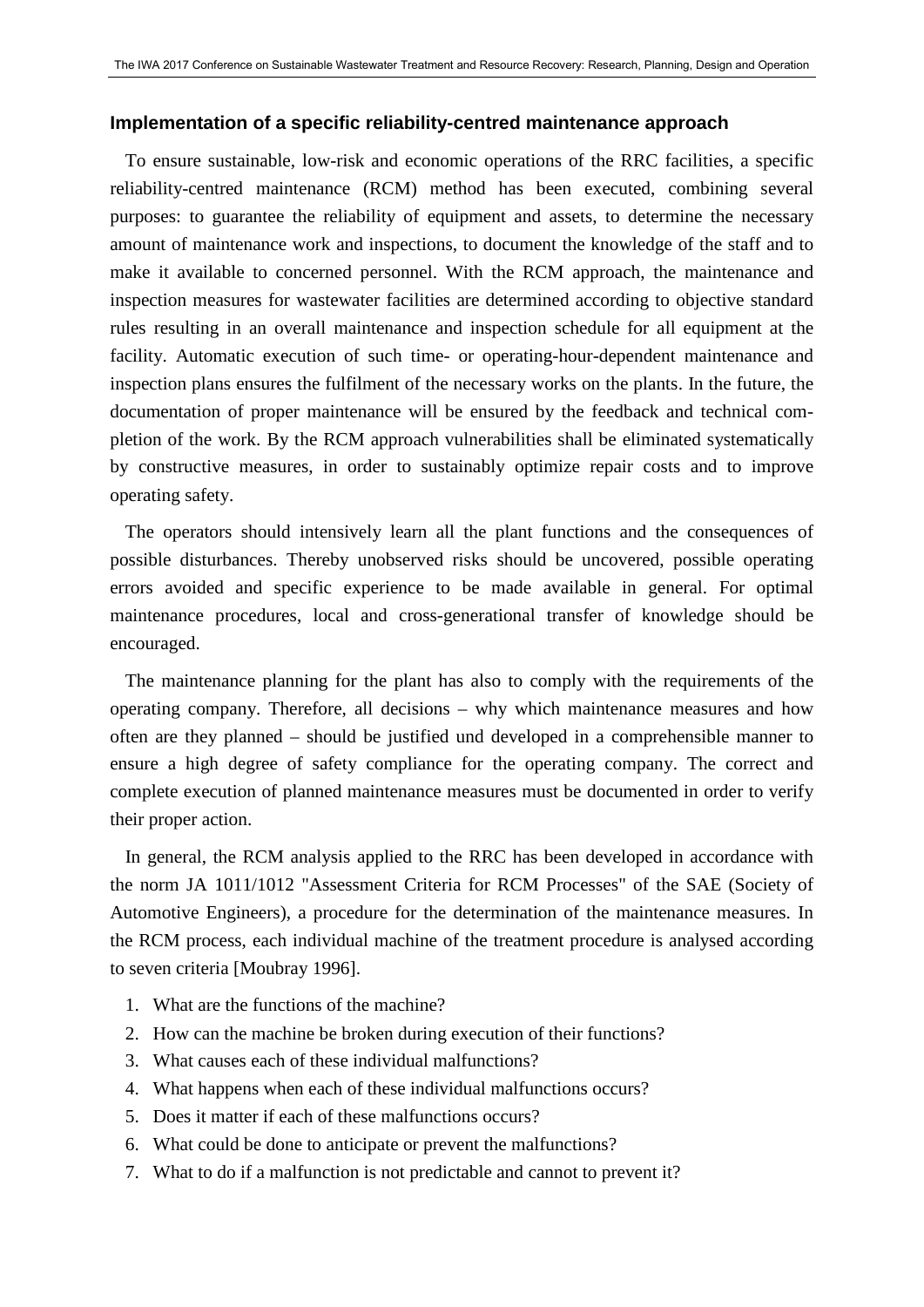Thus, after each technical equipment of the plant have been determined according to its function, its performance, the possible malfunctions and its causes, the next step in the RCM process involves a quantitative and qualitative assessment of the consequences of disturbances. It is ultimately a question of whether a malfunction must be avoided at all costs, or if you can wait for its occurrence. Above questions 1 to 5 are used to perform the so-called Failure Possibility and Effect Analysis (FPEA).

There are three essential criteria for defining appropriate maintenance measures and their intervals (according to above questions 6 and 7) [Kraft et al. 2012]:

- If there is a known service life of the part causing the malfunction, then a regular overhaul (restoration of the wear stock of a part after a fixed period) or a regular replacement (replacement of a part after a fixed period) shall take place.
- In the event of a potential disturbance or during a period from the occurrence of the potential disorder to the functional disorder, condition-dependent measures are taken.
- In the event of a concealed fault, a regular fault search must be carried out (for example, function test). If no planned maintenance is possible, the fault is allowed to occur. In this case, there must be a reserve, which can maintain the function, or the spare part must be available in stock.

The implementation of the RCM analysis at the RRC has been conducted in a team of RCM moderator, plant operator and maintenance engineer.

#### **Quality assurance of the facility operation**

Operational quality assurance comprises the performance control of wastewater disposal, water supply and sludge treatment, e.g. by determining the concentrations and flows of wastewater, process water and sludge etc. through self-monitoring and external quality control. For economic reasons the efforts for monitoring have to be reduced to an adequate level. So the optimization of instrumentation and analysis plans covers not only the extent of monitoring but also cost reductions e.g. by automation.

Furthermore, analytical quality assurance (AQA) is essential to verify examination results and to ensure a sufficient quality of the measurement results. AQA must be carried out at relevant points in the analysis process in order to achieve maximum quality of the analytical results. That includes both internal and external quality control measures, which contribute to the safeguarding, usability and comparability of the measurement results [DWA 2016].

For internal quality control pre-prepared control cards, so-called IQK cards [DWA 2016], which are based on MS Excel sheets, are user-friendly, clearly structured, and therefore easy to use in everyday work. For the various quality assurance measures there are different IQK cards available, each containing standard examples and giving orientation for the specific operational analysis. The DWA-A 704 [DWA 2016] worksheet complies with the IQK map framework, which is based on regulations and DIN standards, but can be adapted to individual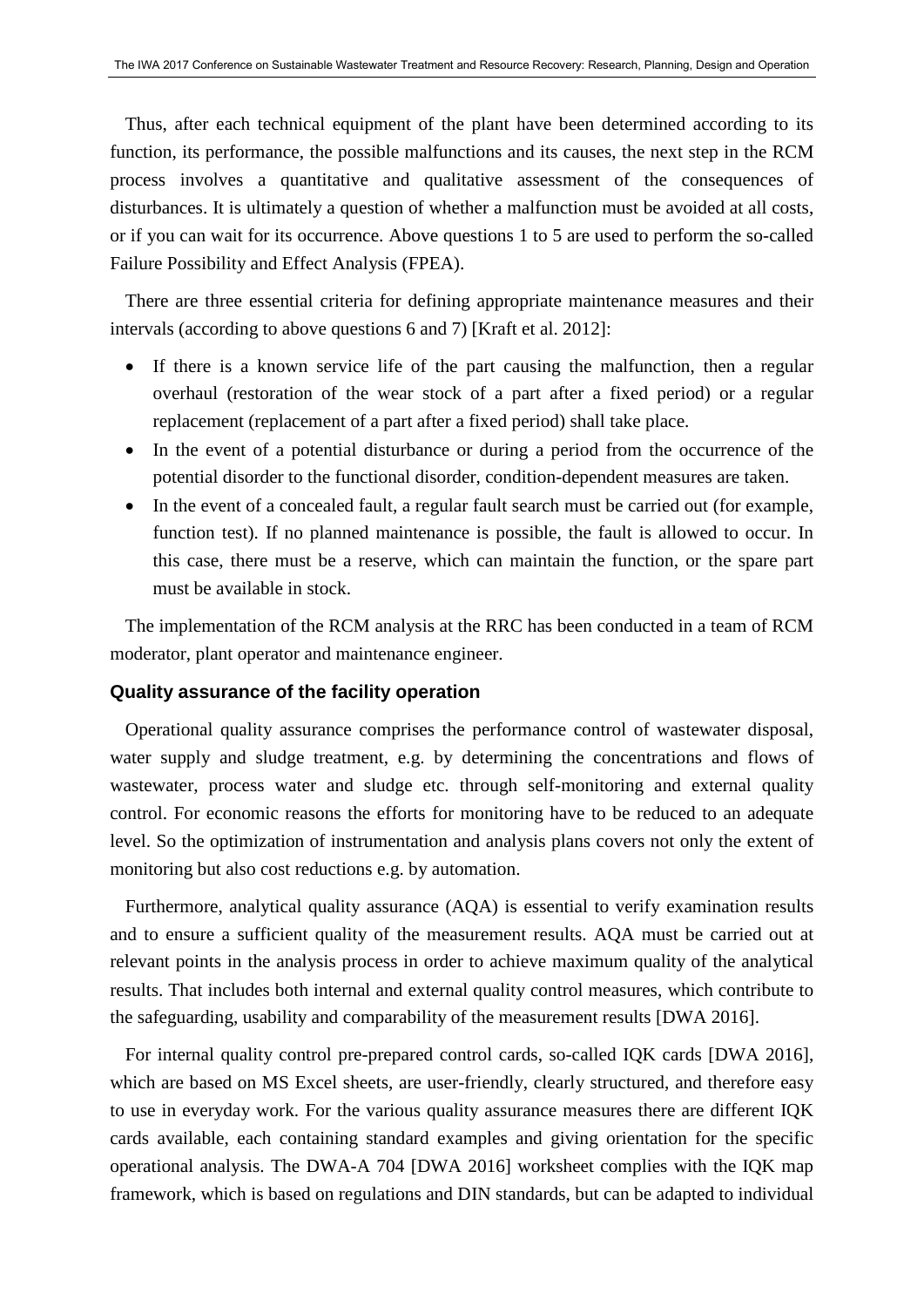needs, for example, by setting own quality objectives and quality assurance measures and their frequencies [DWA 2016].

The AQA measures carried out so far in the RRC are mostly double determinations, for example the measurement of standard and addition solutions, and the verification of the photometer (Pharo 300) by Photo-Check, as well as the checking of the pipettes. The results are recorded in the IQK cards (see example in figure 2)

## IQK - Card 1 - Overview

| On the sewage system:        |                          | Qingdao Semizentral RRC                                         |                                  |                              |                                |                               |
|------------------------------|--------------------------|-----------------------------------------------------------------|----------------------------------|------------------------------|--------------------------------|-------------------------------|
| 12000                        |                          | EW oder m <sup>3</sup> daily wastewater volume) was by Operator |                                  |                              |                                |                               |
| in the period from           | 01.01.16                 | to                                                              | 31.12.16                         |                              | below IQK-Measurt carried out: |                               |
| (a) IQK for the measurements |                          |                                                                 |                                  | measurement point:           |                                |                               |
| 1                            | $\overline{\mathcal{L}}$ | $\overline{3}$                                                  | $\overline{4}$                   | 5                            | 6                              | $\overline{7}$                |
| <b>Parameters</b>            | <b>Tested</b>            | <b>Multiple</b>                                                 | <b>Standard</b>                  | <b>Plausibility</b>          | Comparison                     | Parallel-                     |
|                              | <b>Samples</b>           |                                                                 | <b>Determination Measurement</b> | <b>Checks</b>                | <b>Measurement</b>             | messungen                     |
|                              |                          |                                                                 |                                  | (Increase,                   | (Operation                     | to reference                  |
|                              |                          |                                                                 |                                  | Dilution)                    | Methode)                       | method                        |
|                              |                          | IQK-Card 3                                                      | IQK-Card 4                       | IQK-Card 5                   | IQK-Card 6                     | <b>IQK-Card 7</b>             |
|                              | 780                      | 罓<br>24                                                         | 罓<br>24                          | 罓<br>4                       | ☑<br>$\overline{2}$            | ☑<br>$\overline{2}$           |
| <b>COD</b>                   | (Amount)                 | (Amount)                                                        | (Amount)                         | (Amount)                     | (Amount)                       | (Amount)                      |
|                              | 780                      | ☑<br>52                                                         | ☑<br>52                          | □                            | ☑<br>$\overline{2}$            | ☑<br>$\overline{2}$           |
| BSB <sub>5</sub>             | (Amount)                 | (Amount)                                                        | (Amount)                         | (Amount)                     | (Amount)                       | (Amount)                      |
|                              | 780                      | ☑<br>24                                                         | ☑<br>24                          | ☑<br>4                       | ☑<br>$\overline{2}$            | $\overline{a}$<br>☑           |
| NH4-N                        | (Amount)                 | (Amount)                                                        | (Amount)                         | (Amount)                     | (Amount)                       | (Amount)                      |
|                              | 312                      | 12<br>☑                                                         | 12<br>☑                          | 4<br>$\overline{\mathbf{v}}$ | 2<br>☑                         | $\overline{\phantom{a}}$<br>罓 |
| NO3-N                        | (Amount)                 | (Amount)                                                        | (Amount)                         | (Amount)                     | (Amount)                       | (Amount)                      |
|                              | 312                      | ☑<br>12                                                         | ☑<br>12                          | ☑<br>4                       | ☑<br>2                         | ☑<br>2                        |
| $NO2-N$                      | (Amount)                 | (Amount)                                                        | (Amount)                         | (Amount)                     | (Amount)                       | (Amount)                      |
|                              | 624                      | ☑<br>1                                                          | $\overline{\mathbf{v}}$<br>1     | ☑<br>4                       | $\overline{\mathbf{v}}$<br>2   | ☑<br>2                        |
| <b>TN</b>                    | (Amount)                 | (Amount)                                                        | (Amount)                         | (Amount)                     | (Amount)                       | (Amount)                      |
|                              |                          | ☑<br>12                                                         | ☑<br>12                          | ☑<br>4                       | ☑<br>2                         | ☑<br>2                        |
| TP(>1 mg/l)                  | 780                      | (Amount)                                                        | (Amount)                         | (Amount)                     | (Amount)                       | (Amount)                      |
|                              | (Amount)                 | ☑<br>12                                                         | ☑<br>12 <sup>12</sup>            | ☑<br>$\overline{A}$          | 罓<br>$\overline{2}$            | ☑<br>$\overline{2}$           |
| $TP$ (<=1 mg/l)              |                          | (Amount)                                                        | (Amount)                         | (Amount)                     | (Amount)                       | (Amount)                      |
|                              | 104                      | ☑<br>12                                                         | ☑<br>12                          | ☑<br>4                       | ☑<br>2                         | ☑<br>2                        |
| PO <sub>4-P</sub>            | (Amount)                 | (Amount)                                                        | (Amount)                         | (Amount)                     | (Amount)                       | (Amount)                      |
|                              | 104                      | ☑<br>12 <sup>12</sup>                                           | ☑<br>12                          | ا⊽ا<br>4                     | 2<br>☑                         | $\overline{2}$<br>☑           |
| <b>AC</b>                    | (Amount)                 | (Amount)                                                        | (Amount)                         | (Amount)                     | (Amount)                       | (Amount)                      |

**Figure 2** Example of analytical quality assurance measurements at the RRC

Double or multiple determinations belong to the laboratory day, the previously measured value deviations resulting from double determinations has to be in the range specified by the manufacturer, e.g. here by Merck KGaA. The measurement of standard and addition solutions is carried out with the CombiCheck series. The CombiCheck series contains a standard solution for checking the entire system, as well as an addition solution for checking matrix effects. The Spectroquant®PhotoCheck is comparable to international standards for device monitoring and meets the requirements for instrument test purposes. The Spectroquant® PhotoCheck was performed in RRC once in the quarter, which consists of cuvettes with stable colour solutions, cuvettes with distilled water and cuvettes for checking the bar code reader.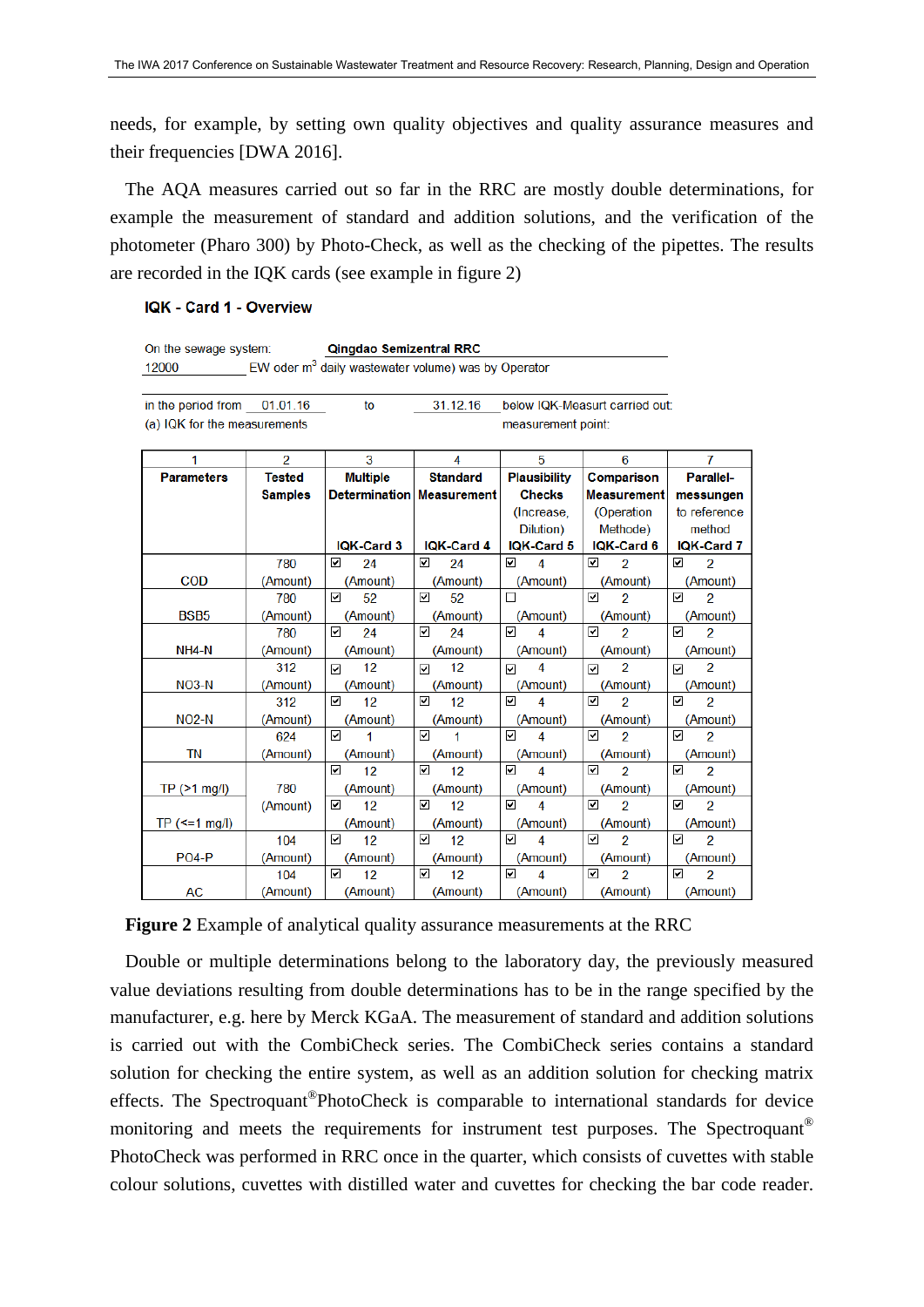These pipettes are checked by setting a specific volume with certain weights once a month [Holschuh 2016].

## **Adopted training of operational staff**

The problems of operational management in the practical implementation of an innovative technology or concept are often underestimated. It is evident that many locations lack experienced operational personnel for the operation of advanced wastewater treatment systems efficiently and without major defaults. Therefore, an essential part of quality assurance is the development and implementation of adapted training programmes for operators, too. The implementation of the training program in the RRC included three phases for preparation, technical and practical training:

During the preparatory phase, the training level and the existing experience of the operating staff (e.g. in process management, maintenance, administration etc.) were analysed. Typical weaknesses or specific problems during plant operation were revealed, so that the general and special needs of the participants for the training program could be determined. By this enquiry, it was identified that the majority of the staff employed at the RRC so far has work experiences only at water reclamation plants. Their general educational level is very high, however, special experience, especially with modern sewage technology, is limited.

Based on the findings, a concept for the training program was developed in consultation with the representatives of the sewage treatment plants and further Chinese partners. During the technical trainings, not only theoretical knowledge was taught, but also a wealth of case studies from the company's practice in China and Germany were discussed.

In the practical trainings, concrete operational improvements in all important areas were to be achieved as quickly as possible by the direct handling with the existing equipment. In view of this objective, particular emphasis was placed on the following areas of the practical training:

- Operation management and process optimization;
- Maintenance and repair of the existing technical equipment;
- Corrosion protection;
- Occupational safety and health.

During the training all participants have not only received basic knowledge about wastewater treatment and process technology in the RRC, but also personally took part in the practical training on the job to gain firsthand experiences for their future work at the RRC.

## **Acknowledgments**

The research activities this paper is based on have been supported by the German Ministry of Education, Science and Research (BMBF, [www.bmbf.de/en\)](http://www.bmbf.de/en) under project no. 02WCL1266E.